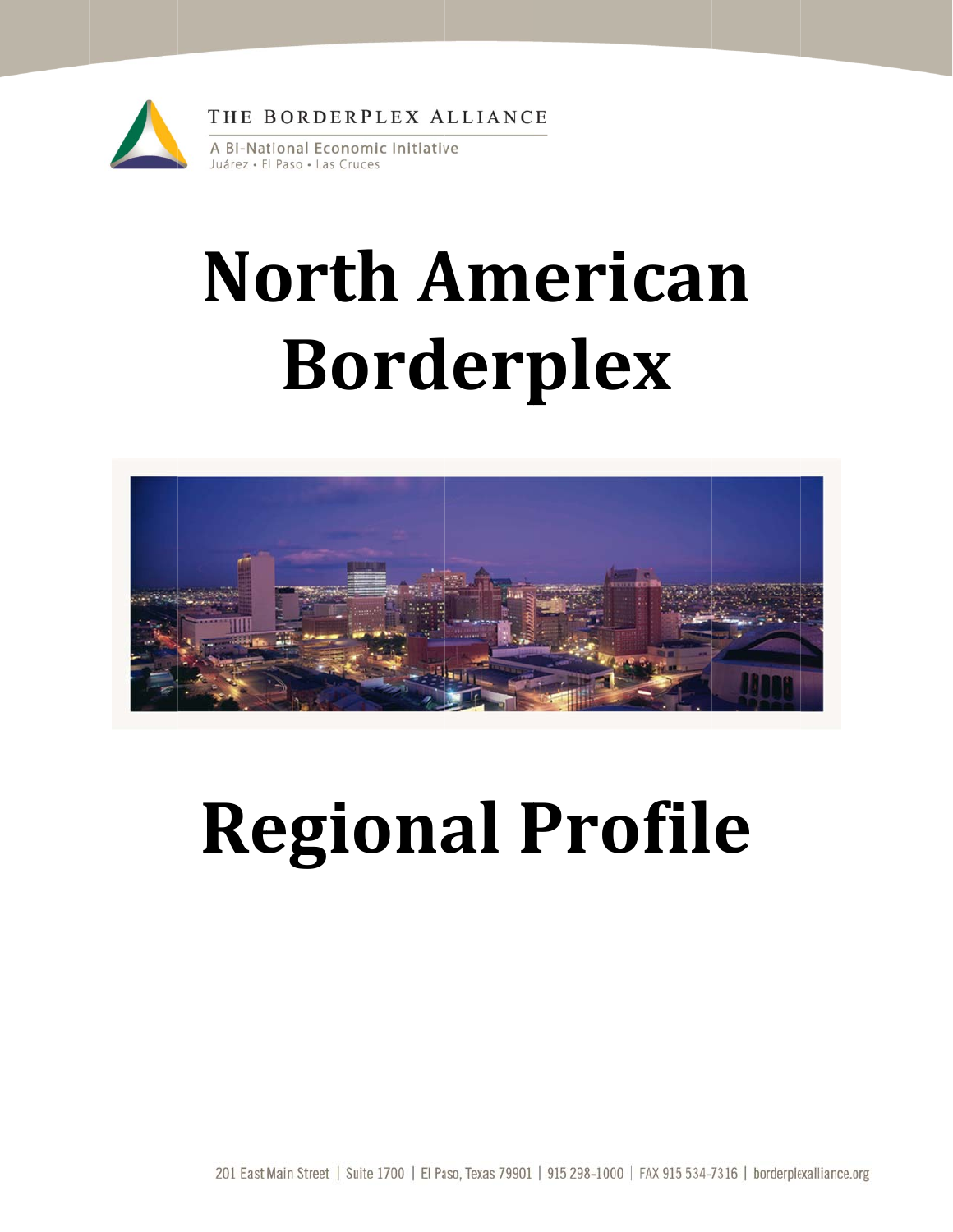

### The North American Borderplex is a tri-state, bi-national region including El Paso, TX, Las Cruces, NM, Otero County, NM and Cd. Juárez, Chihuahua.

- In 2013, the region had a population of over 2.5 million.
- If the North American Borderplex were a state in the U.S., it would rank  $36<sup>th</sup>$  in population, placing it behind Nevada and ahead of New Mexico and Nebraska.
- The Borderplex is a fast growing region. From 1995 to 2010, its population rose by nearly 30%, while the U.S. grew by 18% and Mexico by 23%.
- Population growth over the last decade was boosted both by BRAC and the fast-growing maquiladora industry.

|                       | 1995      | 2000      | 2005      | 2010      | 2013      |
|-----------------------|-----------|-----------|-----------|-----------|-----------|
| Cd. Juárez            | 1,011,786 | 1,218,817 | 1,313,338 | 1,332,131 | 1,400,079 |
| <b>El Paso MSA</b>    | 668,890   | 679,622   | 708,319   | 804,123   | 831,036   |
| <b>Las Cruces MSA</b> | 158,059   | 174,682   | 184,089   | 210,325   | 213,460   |
| <b>Otero County</b>   | 55,150    | 62,298    | 63,538    | 63,797    | 65,616    |
| <b>Total</b>          | 1,895,880 | 2,137,419 | 2,271,289 | 2,412,386 | 2,501,746 |

Sources: INEGI, U.S. Census Bureau 2013 Estimates, Secretaria de Gobernacion – Consejo Nacional de Poblacion

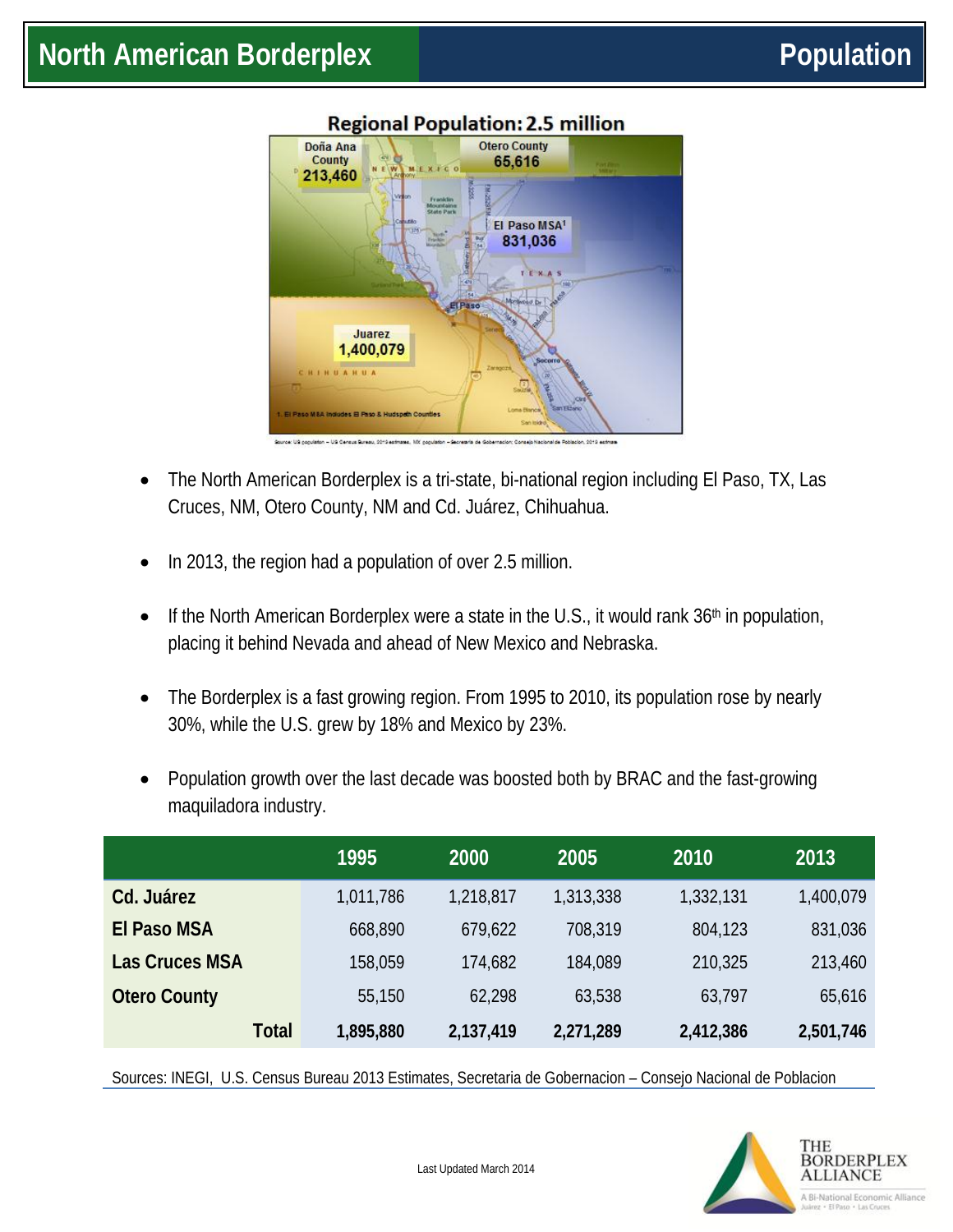| <b>Regional Universities 2011 -2012</b> |                                                      |                   |  |  |  |  |
|-----------------------------------------|------------------------------------------------------|-------------------|--|--|--|--|
|                                         | Undergraduate/<br><b>Graduate Degrees</b><br>Awarded | <b>Enrollment</b> |  |  |  |  |
| <b>New Mexico State University</b>      | 3,418                                                | 17,651            |  |  |  |  |
| Universidad Autonoma de Cd. Juárez      | 2,544                                                | 22,376            |  |  |  |  |
| University of Texas at El Paso          | 4,332                                                | 22,640            |  |  |  |  |
| Other regional universities             | 2,385                                                | 15,262            |  |  |  |  |
| <b>Total</b>                            | 12,679                                               | 77,929            |  |  |  |  |
|                                         |                                                      |                   |  |  |  |  |

Sources: NMSU, UTEP, Servicios Educativos del Estado de Chihuahua

- Regional universities awarded over 12,600 undergraduate and graduate degrees in 2011 12.
- Of the degrees awarded, nearly 1,800 were in engineering and 2,790 in business.

#### **2011-2012 Regional University Graduates**



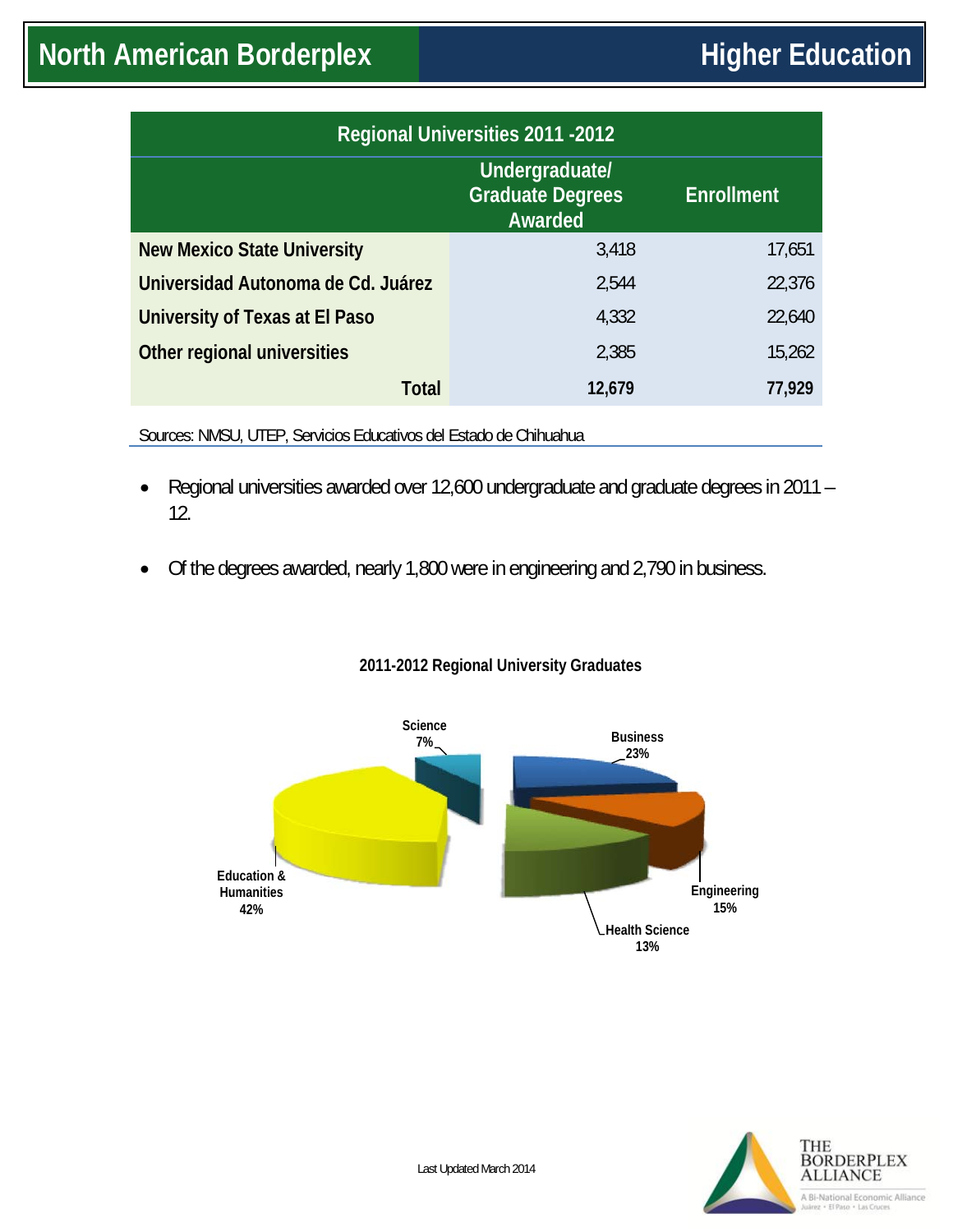| <b>North American Manufacturing Centers</b> |                                                                                                                                |                                       |  |  |  |
|---------------------------------------------|--------------------------------------------------------------------------------------------------------------------------------|---------------------------------------|--|--|--|
| <b>Rank</b>                                 | <b>Region</b>                                                                                                                  | <b>Production</b><br><b>Employees</b> |  |  |  |
| 1                                           | Los Angeles-Long Beach-Santa Ana, CA                                                                                           | 519.9                                 |  |  |  |
| $\overline{2}$                              | Chicago-Joliet-Naperville, IL-IN-WI                                                                                            | 413.0                                 |  |  |  |
| 3                                           | New York-Northern New Jersey-Long Island, NY-NJ-PA                                                                             | 355.5                                 |  |  |  |
| $\overline{4}$                              | San Diego-Carlsbad-San Marcos, CA - Tijuana, MX                                                                                | 284.7                                 |  |  |  |
| 5                                           | Dallas-Fort Worth-Arlington, TX                                                                                                | 260.1                                 |  |  |  |
| 6                                           | Houston-Sugar Land-Baytown, TX                                                                                                 | 251.7                                 |  |  |  |
| 7                                           | <b>North American Borderplex</b>                                                                                               | 251.5                                 |  |  |  |
| 8                                           | Detroit-Warren-Livonia, MI                                                                                                     | 231.1                                 |  |  |  |
| 9                                           | Boston-Cambridge-Quincy, MA-NH NECTA                                                                                           | 193.2                                 |  |  |  |
| 10 <sup>1</sup>                             | Seattle-Tacoma-Bellevue, WA                                                                                                    | 187.2                                 |  |  |  |
|                                             | Sources: BLS Current Employment Statistics (Nov 2013), INEGI. Estadística Integral del Programa de la Industria Manufacturera, |                                       |  |  |  |

Maquiladora y de Servicios de Exportación. (Nov 2013), Index Juarez (Nov 2013)

- The North American Borderplex is among the 10 largest manufacturing hubs in North America.
- The region's success stems from our ability to offer manufacturing companies the opportunity to engage in production sharing. Production sharing is a strategy whereby companies produce a component, subassembly or finished product by locating production facilities in close proximity to one another, but which remain physically located in both the United States and México.
- Delphi, Lexmark, Sumitomo and Cardinal Health are just some of the world's largest companies employing the production-sharing strategy in our region.

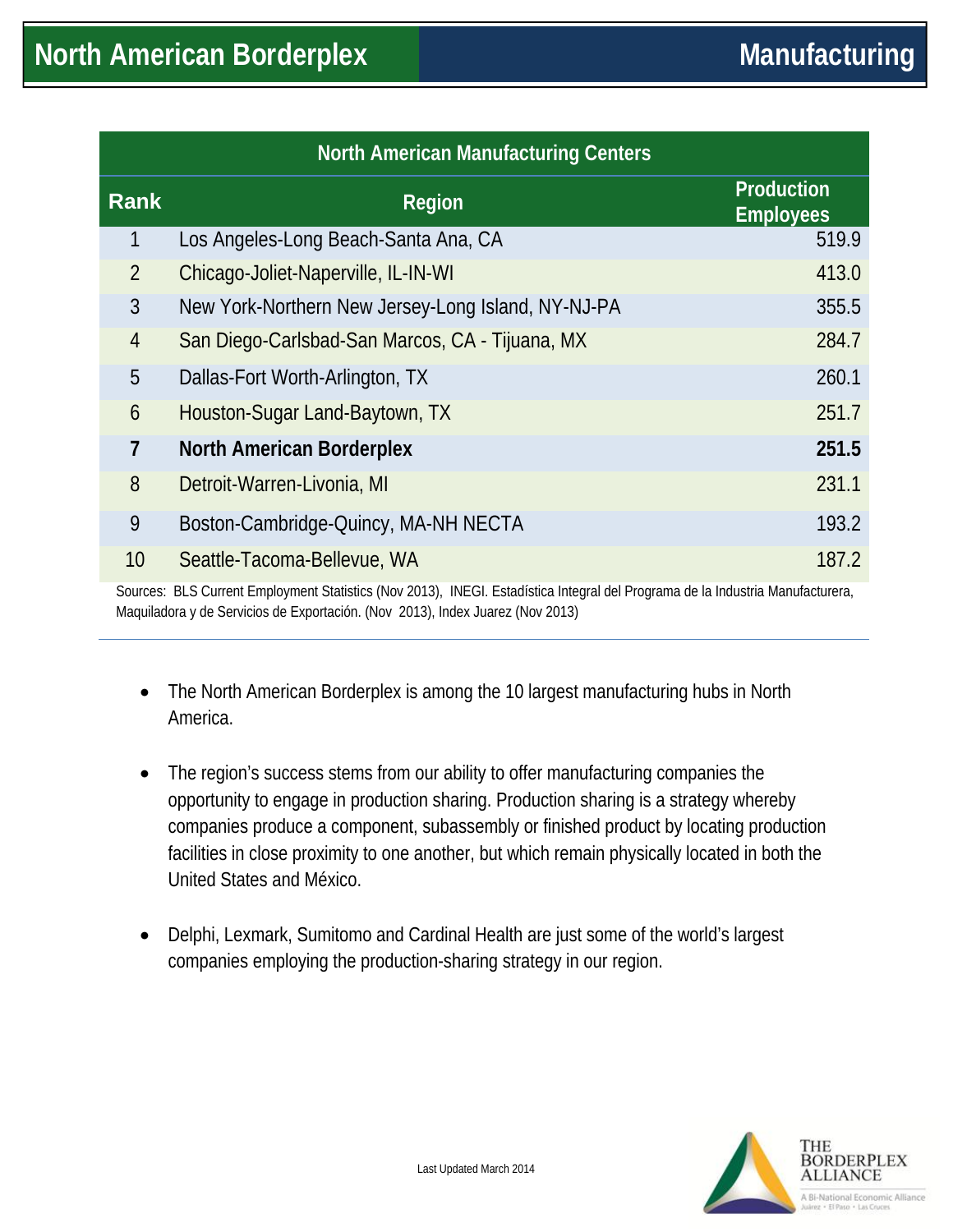

Cd. Juárez Maquiladora Activity

Source: INEGI. Estadística Integral del Programa de la Industria Manufacturera, Maquiladora y de Servicios de Exportación.

- In October '13, there were 322 active maquiladoras in Cd. Juárez employing over 205,000.
- While maquiladora employment is nearing its pre-recession peak, the number of active plants remains subdued. This is due to an increase in efficiency and current plant expansion.
- According to Index Juarez, over 14,000 jobs in El Paso are directly linked to the maquiladora industry.
- According to the Dallas Federal Reserve, a 10% increase in maquiladora employment results in a 3% increase in El Paso total non-farm employment.

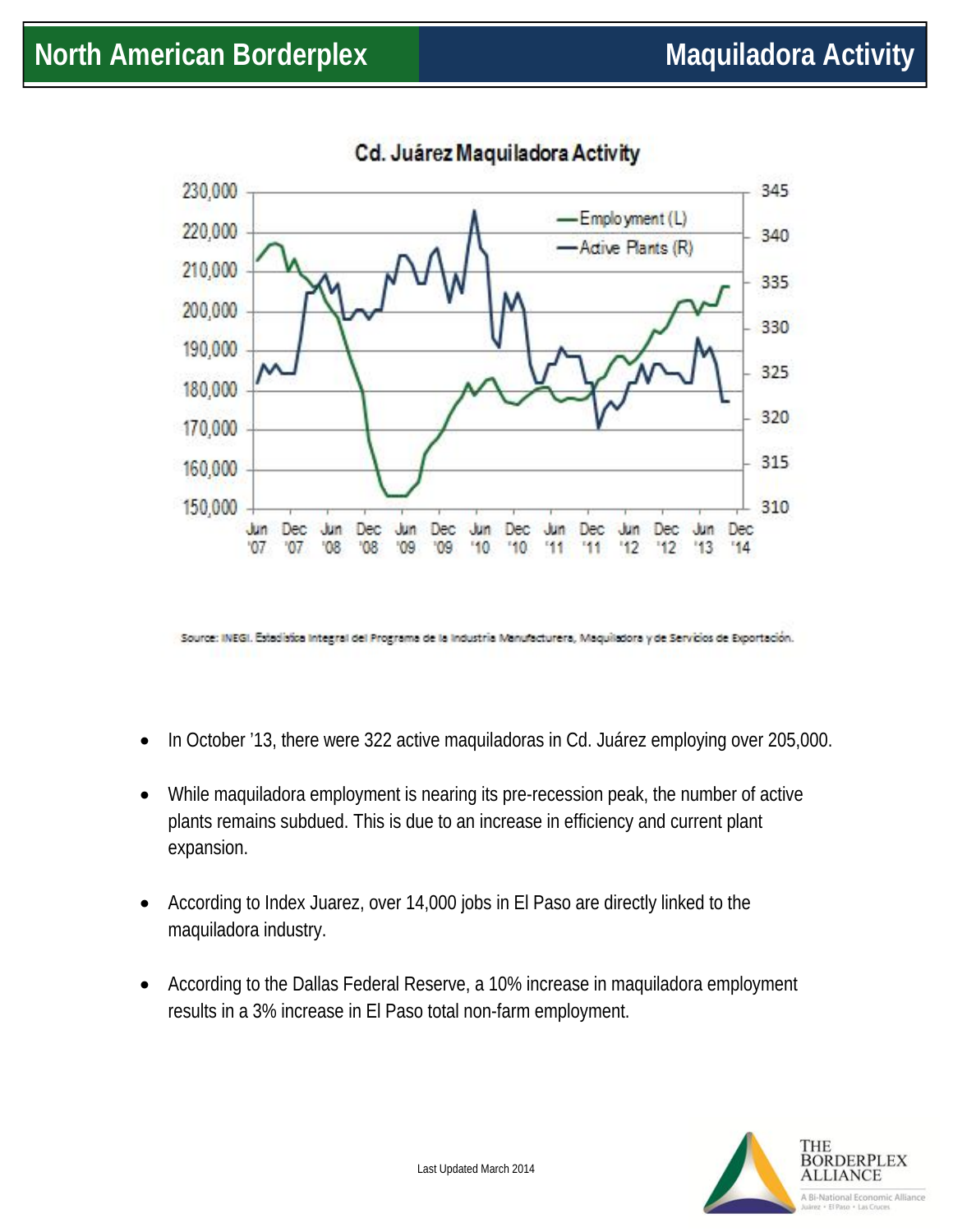

### El Paso Customs District Trade

Source: USA Trade Online

- With \$91.4 billion in trade in 2013, the El Paso Customs Trade District ranks as the 13th  $\bullet$ largest district in the U.S.
- Mexico is the district's largest import and the largest export partner. In 2013, imports from  $\bullet$ Mexico totaled \$46.5 billion, while exports to Mexico summed to \$39.6 billion.
- Machinery and mechanical appliances are both the top import and export traded through  $\bullet$ the district.
- The El Paso Customs District includes the ports of El Paso, Presidio, Fabens, Columbus,  $\bullet$ Albuquerque, Santa Teresa, and Santa Teresa Airport.